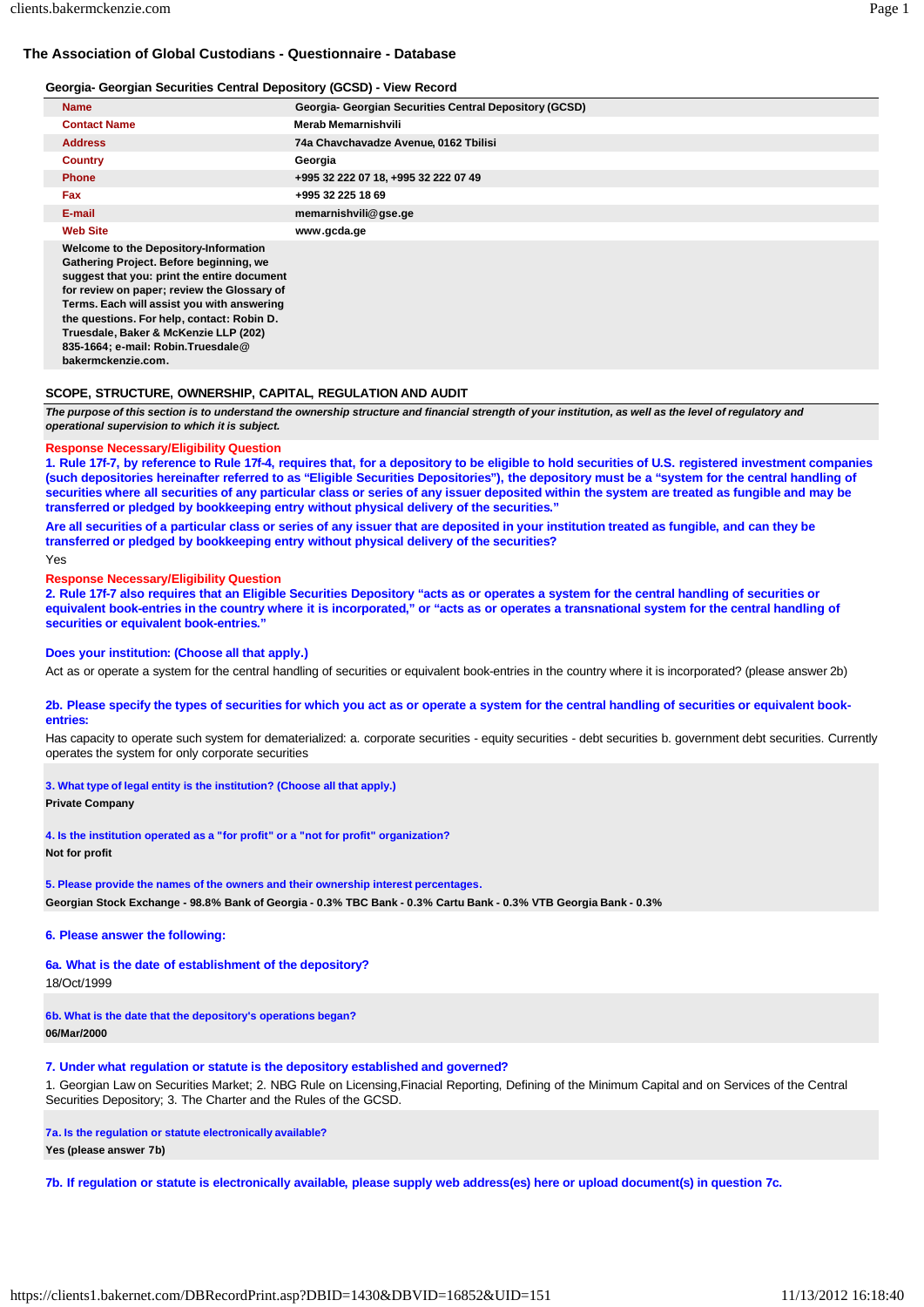http://www.gcsd.ge/

#### **7c. Please supply document(s) here:**

7d. Please provide details of the structure and composition of your Board together with their industry experience and responsibilities in **governing the depository.**

# **What are the qualifications to become a board member?**

The Supervisory Board consists of six members: . Three members representing Georgian Stock Exchange (GSE) - The Chairman of GSE, Deputy Chairman of GSE and the General Director of GSE; . Two bankers (representatives of TBC bank and EBRD); . One investment banker/broker (representative of BG Capital). The General Director is an experienced professional in this field. There are no formal qualification requirements for the board members.

#### **7e. What are the election procedures?**

**Standard procedures based on Georgian Legislation.**

# **7f. What is the maximum length of time a board member can serve?**

According GCSD Charter Standard term form for Supervisory Board Members is 4 years. However, there are no restrictions for the second (and further) term elections.

7g. How are the voting powers distributed amongst the board members (i.e. does each board member have one vote or do certain members have additional **voting power)?**

**Every SB member has one vote. Decisions of SB are taken by simple majority.**

#### **7h. Who is responsible for regulating the board members?**

The Management is supervised by the Supervisory Board (SB). The SB is accountable to the GM of shareholders.

#### **Response Necessary/Eligibility Question**

8. Rule 17f-7 requires that an Eligible Securities Depository "is regulated by a foreign financial regulatory authority as defined under section 2(a)(50) of the **Act", with section 2(a)(50) establishing that "'foreign financial regulatory authority' means any (A) foreign securities authority, (B) other governmental body or**  foreign equivalent of a self-regulatory organization empowered by a foreign government to administer or enforce its laws relating to the regulation of fiduciaries, trusts, commercial lending, insurance, trading in contracts of sale of a commodity for future delivery, or other instruments traded on or subject to the rules of a contract market, board of trade or foreign equivalent, or other financial activities, or (C) membership organization a function of which is to **regulate the participation of its members in activities listed above."**

# **Who regulates the activities of the depository? (Choose all that apply.)**

**A governmental body or regulatory organization empowered to administer or enforce laws related to securities matters.**

**9. Please provide the name of regulatory authority(ies) identified in question 8:**

**National Bank of Georgia (NBG) - since 01.12.2009**

### **Response Necessary/Eligibility Question**

10. Rule 17f-7 requires that an Eligible Securities Depository "is subject to periodic examination by regulatory authorities or independent **accountants."**

**Is the depository subject to periodic examination by: (Choose all that apply.)**

Regulatory authorities?, Independent accountants?

11. What enforcement actions are available to the regulatory authority(ies) for breach of applicable statute or regulatory requirements? (Choose **all that apply.)**

# **Name of Authority #1 (please answer 11a):**

NBG

# **11a.**

**Restrictions on depository activities., Termination of depository activities., Other (please answer 11b)**

## **11b. Please explain:**

Give directions/instructions/time to recover any breach of regulatory requirements.

**Name of Authority #2 (please answer 11c):**

## **11c.**

**12. Has there been any use of such enforcement actions in the last three years?**

No

# **Capital**

**13. Are annual financial statements publicly disclosed?**

**Yes (please answer 13a)**

**13a. If yes, the AGC requests a copy of the institution's annual report. Is the annual report available electronically?** Yes (please answer 13b)

**13b. If yes, please upload the document(s) here or insert web link(s) in question 13d:**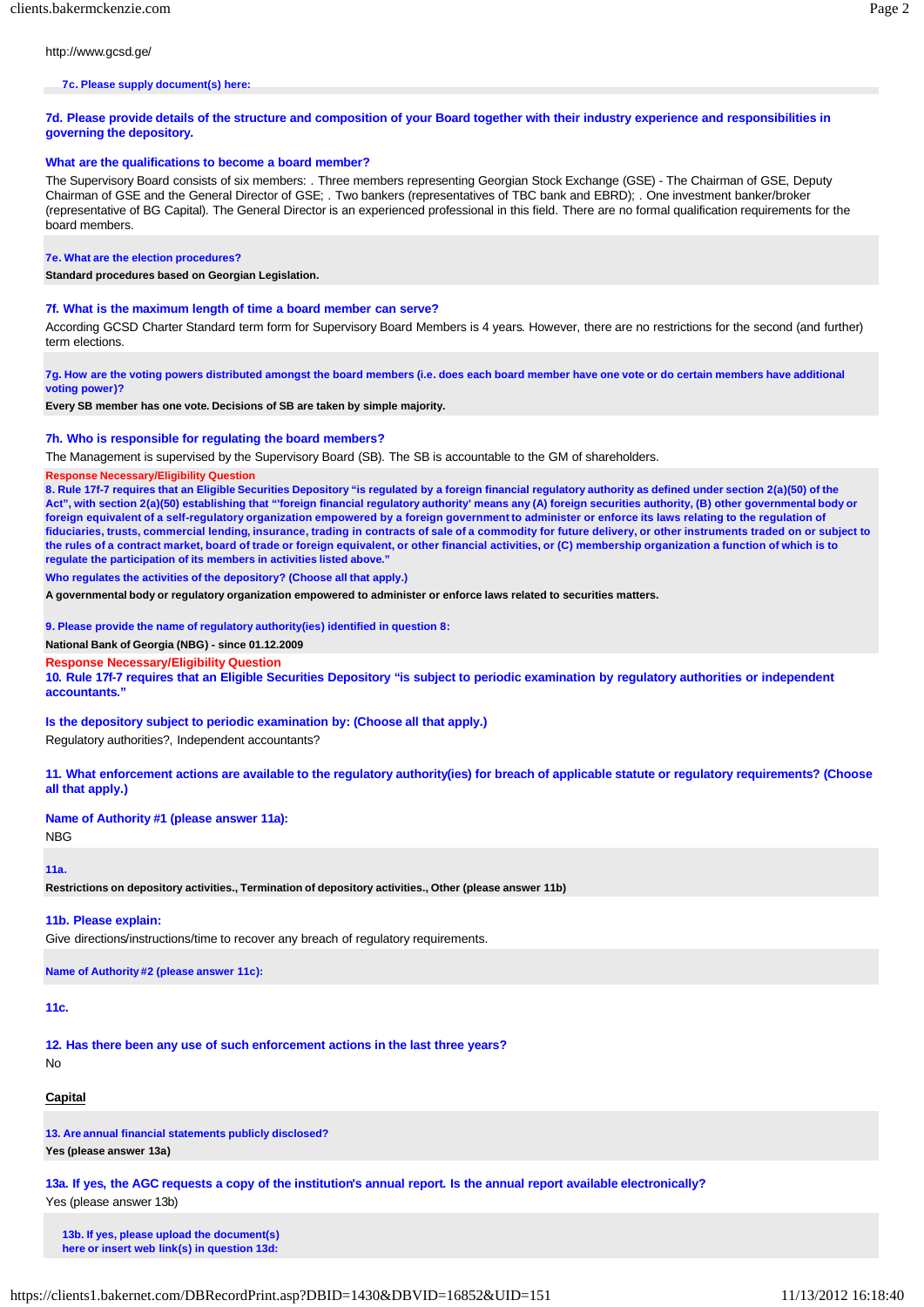**13c. If more than one document for 13b, please upload the additional document here:**

**13d. Please insert web link(s) for 13b here: http://www.gcsd.ge/**

**Internal Audit**

**14. Is an internal audit undertaken in your depository? Yes (please answer 14a)**

**14a. If yes, what areas does the audit cover (financials, operations, etc.) and which department in your depository handles it?** Operations and compliance with rules & regulations. Internal Audit Department.

**14b. Please list the date of your last internal audit and the period that the audit covered: 01/Jan/2011**

**to**

31/Dec/2011

**14c. How frequently does the internal audit occur? (Choose one.) Annually (please answer 14e)**

**14e. Are the results of the internal audit publicly available? No**

**14f. Please select the statement that most accurately characterizes the results of the last internal audit: (Choose one.)** No material exceptions found.

**15. Is a financial audit performed by an Audit Firm, Regulatory Authority, or other external party?** Yes (please answer 15a)

**15a. If yes, please state the name(s) of the entity(ies) who perform the financial audit. MGI Mediator Ltd**

15b. Please list the date of your last financial audit performed by an Audit Firm, Regulatory Authority, or other external party: 08/Jun/2012

**15c. Please list the period that the audit covered: 01/Jan/2011**

**to**

31/Dec/2011

**15d. How frequently does the financial audit occur? (Choose one.) Annually (please answer 15f)**

**15f. Are the results of the financial audit publicly available? Yes**

**15g. Please select the statement that most accurately characterizes the results of the last financial audit: (Choose one.)** No material exceptions found.

**16. Is an operational audit performed by an Audit Firm, Regulatory Authority, or other external party?**

No (please proceed to 17)

# **PARTICIPANTS AND PARTICIPATION**

The purpose of this section is to understand issues relating to participation in the depository, including eligibility requirements, conditions of participation, *and supervision of participants.*

17. What types of entities are eligible to become participants and how many of each type are there currently? (Choose all that apply.) Banks (please answer 17a), Brokers (please answer 17e), Foreign Institutions (please answer 17m), Other entities (please answer 17q)

**17a. How many Bank participants are there currently? (then please answer 17b) One**

**17b. Please select the features included in the eligibility requirements for Banks. (Choose all that apply.)** Other (please answer 17d)

**17d. Please explain:**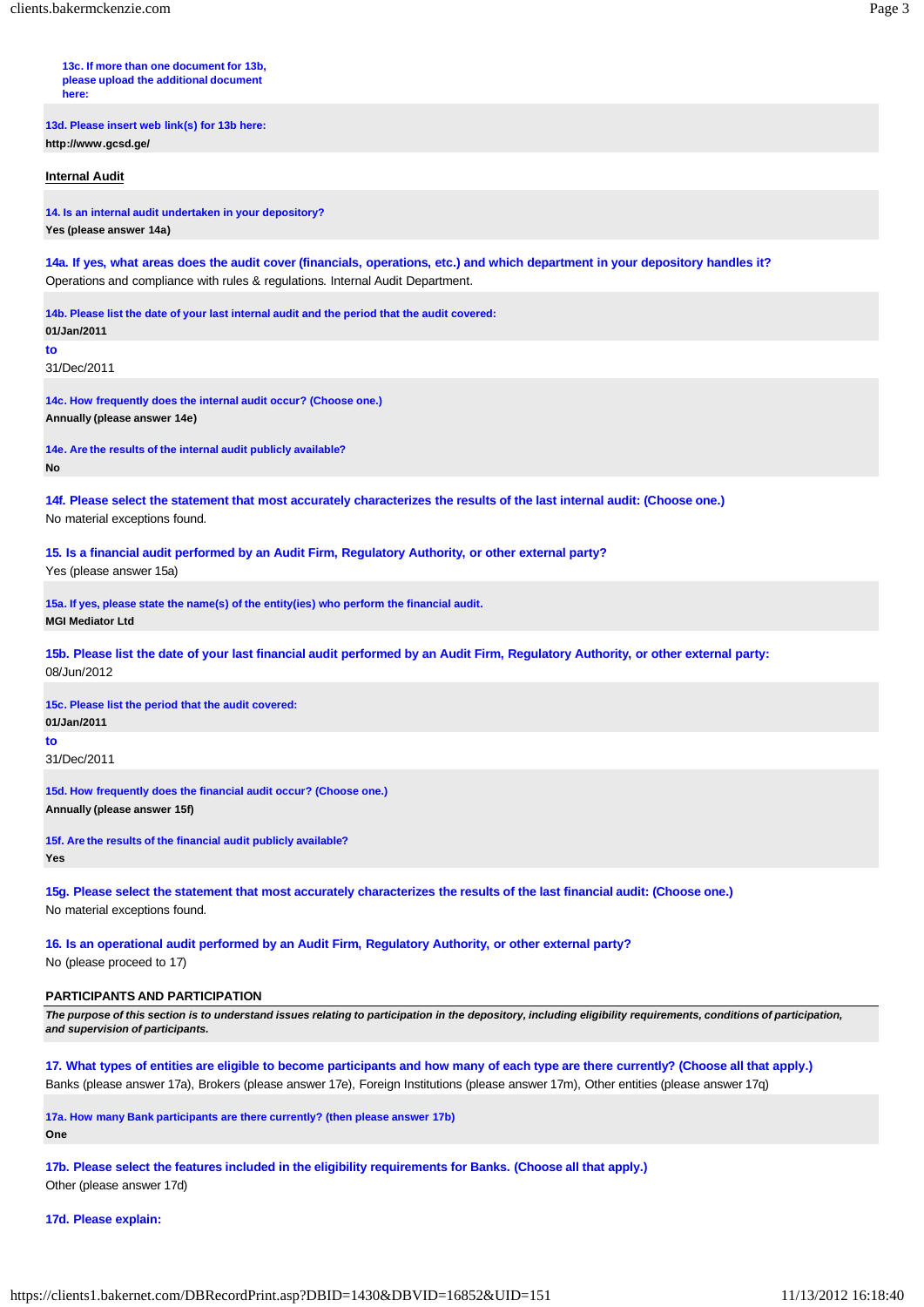To have banking license according Georgian legislation and respective foreign legislation (for foreign banks)

# **17e. How many Broker participants are there currently? (then please answer 17f)**

#### **7 (seven)**

**17f. Please select the features included in the eligibility requirements for Brokers. (Choose all that apply.)** Other (please answer 17h)

#### **17h. If other, please explain:**

To have license for brokerage activities according the Georgian legislation and respective foreign legislation (for foreign brokerage companies/investment firms)

**17m. How many Foreign Institution participants are there currently?**

**None**

17n. Please select the features included in the eligibility requirements for Foreign Institution participants. (Choose all that apply.) Other (please answer 17p)

#### **17p. If other, please explain:**

. To be a financial institution duly licensed by the respective Regulatory authority of an eligible country. . 'Eligible countries': countries included by the Georgian Government into the 'List of Developed Countries'.

**17q. If you have selected "Other entities" above, please explain:**

**Investors, Issuers and other regulated participants of the securities market.**

#### **17r. Indicate how many "Other entities" are currently participants?**

One

**17s. Please select the features included in the eligibility requirements for the participants referred to above as "Other entities". (Choose all that apply.) Other (please answer 17u)**

**17u. If other, please explain:**

**Respective License for the regulated participants.**

**18. Are participants required to contribute capital to the depository that would result in ownership of the depository?** No

**19. Are prospective participants subject to an initial review and approval process regarding compliance with eligibility requirements? Yes**

#### **Conditions of Participation**

**20. What governs the relationship between the depository and the participants? (Choose all that apply.)**

Relevant law and regulation, Standard participation contract, Established terms and conditions of participation, By-laws of the depository, Rules of the depository

#### **Response Necessary/Eligibility Question**

21. Rule 17f-7 requires that an Eligible Securities Depository "holds assets for the custodian that participates in the system on behalf of the **Fund under safekeeping conditions no less favorable that the conditions that apply to other participants."**

Please confirm that assets of foreign investors held by custodians as participants in the depository are held under safekeeping conditions no **less favorable than the conditions that apply to other participants.** Yes (please answer 21b)

21b. Please confirm the basis for the arrangements you have in place to ensure that the assets you hold for custodians receive the same level of **safekeeping protection as the assets held for other categories of participants. (Choose all that apply.)** Relevant Law and Regulation, Standard participation contract, Established terms and conditions of participation, By-laws of the depository, Rules of the depository

22. How does the depository notify participants of material changes to the conditions of participation? (Choose all that apply.) By e-mail, By public announcement

# **Governance of Participants**

**23. Who enforces compliance with the depository's conditions of participation? (Choose all that apply.) The depository**

**24. What enforcement actions are available to the enforcement authority? (Choose all that apply.) Fines, Restrictions on participation, Suspension of participation, Termination of participation**

**25. Has there been any such enforcement actions in the last three years? No**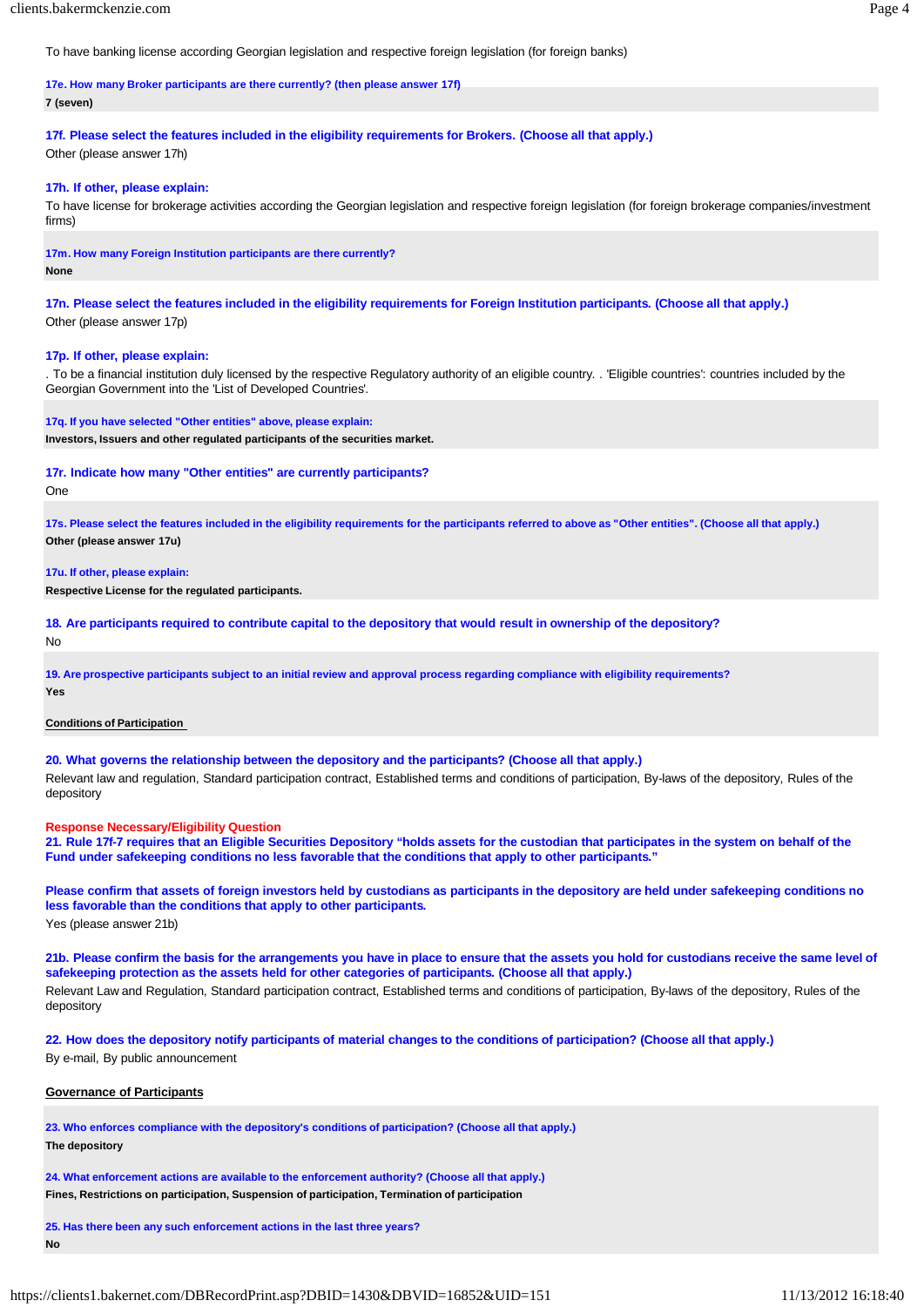# **DEPOSITORY FUNCTIONALITY AND SERVICES; USE OF AGENTS**

Certain functionalities and services reduce risk to an investor if provided in an efficient manner. The purpose of this section is to identify those functionalities *that may potentially be offered by depositories and clearing systems around the world, and ascertain whether they are offered by your institution.*

**26. For which of the following security types do you serve as a depository or clearing system? (Choose all that apply.)** Government securities, Equities, Corporate bonds, Corporate money market instruments

27. Is the use of the depository in your market compulsory by law or compulsory by market practice for the settlement or safekeeping of all instrument types in your market (e.g. equities, government securities, corporate bonds, money market instruments, warrants, derivatives etc). **(Choose all that apply.)**

Neither/other (please answer 27c)

# **27c. If neither/other, please explain:**

**Use of the depository is compulsory according the GSE rules for safekeeping and settlement of the securities traded at GSE.**

# **28. Settlement and Safekeeping Percentages**

28a. Please list by instrument type the percentage of the total market in your jurisdiction (either volume or value) settled within your institution, **exclusive of your links with third parties.**

About 5% for equities; 0 for other instruments.

**28b. Please list by instrument type the percentage of the total market in your jurisdiction (either volume or value) held in safekeeping within your institution. Not available.**

29. Are there any activities performed by a third party on behalf of the depository for the depository participants (e.g., vaulting of physical **securities, registration, entitlement processing, etc.)?** No

**30. Has any participant suffered any losses in the past three years due to the depository's performance?** No

# **Other Services**

**.**

**31. Who accepts cash deposits (or makes payment credit accommodations) for depository transactions? (Choose all that apply.) Banks appointed by depository (please answer 31a)**

**31a. Please name banks:**

TBC Bank; Bank of Georgia; Cartu Bank; VTB Georgia.

**32. Who processes cash clearing (or draws on credit lines, if applicable) for depository transactions? (Choose all that apply.) Depository** 

**33. Who controls the movement of cash for cash deposits (or draws on credit lines, if applicable)? (Choose all that apply.) Depository**

**34. Who controls the movement of cash for cash clearing (or for draws on credit lines, if applicable)? (Choose all that apply.) Depository** 

**35. Please indicate services you provide. (Choose all that apply.) Information in advance on corporate (annual or special) meetings in order that owners can vote., Information on distribution of new issues (IPO, Privatization)**

**36. What procedures are in place for the processing of corporate action entitlements? (Choose all that apply.)** Credited to the securities account upon actual receipt by the depository.

**37. What procedures are in place for the processing of interest and dividends?(Choose all that apply.) Credited to the cash account upon actual receipt by the depository.**

**Linkages With Other Central Securities Depositories (CSD) or International Central Securities Depositories (ICSD)**

**38. Please list all depositories or settlement systems to which you have an electronic link. None**

39. Are procedures and controls (firewalls) in place to avoid systemic collapse or contamination if one of the linked entities should experience **business interruptions for whatever reason?** Not applicable

**40. Has a business interruption recovery plan been developed in the event the linkages should become inoperable for any reason?** Yes

# **ACCOUNT STRUCTURES AND RECORDKEEPING**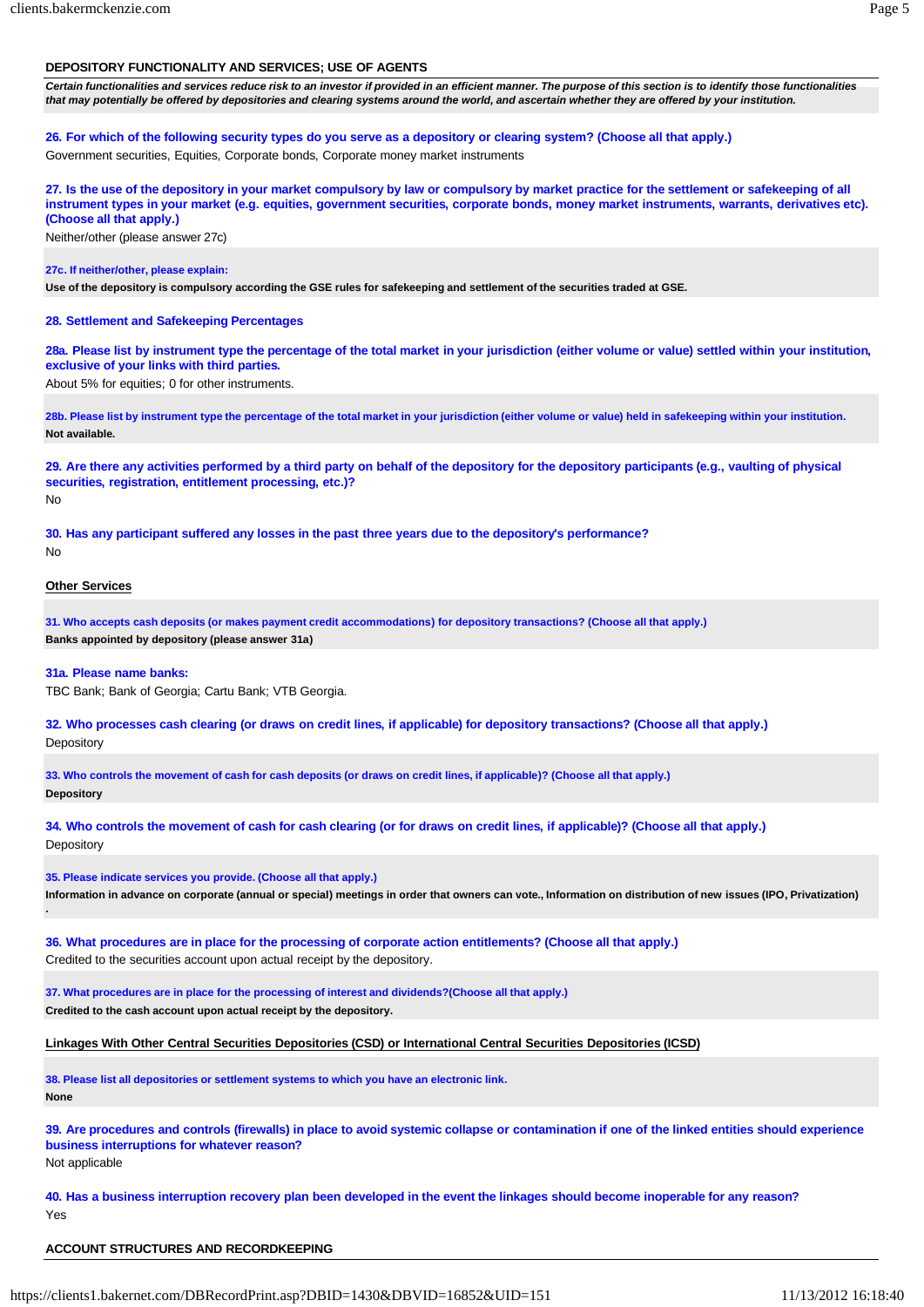**41. Are participants permitted to maintain more than one account at the depository?**

Yes (please answer 41a)

**41a. If yes, please indicate number: (Choose one.) An unlimited number of accounts.**

**42. Are participants required/permitted to segregate assets held for their own benefit from those they hold for their clients? Yes (please answer 42a)**

**42a. If yes, is segregation required or simply permitted?** Required (please answer 42b)

**42b. How does segregation occur? (Choose all that apply.)**

**By separately designated participant accounts., By separately designated beneficial owner accounts.**

**43. Does the depository permit its participants to open accounts in the participant's own nominee name(s)? Yes (please answer 43a)**

43a. If yes, do laws exist, which define as well as protect the rights of beneficial owners with respect to securities registered in nominee name? Yes

44. In the event a participant's single or main account is blocked for any reason (e.g., insolvency, penalties, violations, liens), would securities **held in any account or accounts on behalf of the participant's clients be accessible:**

**44a. By the participant's clients?** Yes (please answer 44b)

44b. If yes, please describe briefly how clients of participants would access their securities and whether there would be any delay in their ability to do so: **There are following designated (separate) accounts of any participant: • One Proprietary account; and • Unlimited number of Broker-Client accounts. The Broker-Client accounts could not be blocked in case of insolvency, penalties, violations or liens in regard of a participant**

**44d. By the intervening authorities controlling insolvency or other proceedings? No**

**44g. By the participant's creditors?**

No

**44j. By the depository's creditors?**

**No**

45. In what form does the depository maintain records identifying the assets of each participant? (Choose all that apply. Please refer to "Help" **for clarification.)**

Computer file (please answer 45b)

#### **45b. In which format is the source data maintained?**

MSSQL database.

#### **Response Necessary/Eligibility Question**

46. Rule 17f-7 requires that an Eligible Securities Depository "provides periodic reports to its participants with respect to its safekeeping of assets, including **notices of transfers to or from any participant's account."**

**Does the depository make available periodic safekeeping reports to participants, including notices of transfers to or from the participant's account?**

**Yes (please answer 46b)**

**46b. If yes, please indicate the scheduled frequency: (Choose one.)**

**Upon request**

**47. What is your document and record retention policy for documents and records described above in this section? (Choose one.) Other (please answer 47a)**

#### **47a. If other, please explain:**

GCSD retains copies of all issued documents described in previous question for 6 years.

#### **SETTLEMENTS**

The purpose of this section is to identify the model of settlement employed, the relationship between cash and securities, and the basis on which participants *meet their obligations.*

48. The Committee on Payment and Settlement Systems of the Bank for International Settlements (BIS) has identified three common structural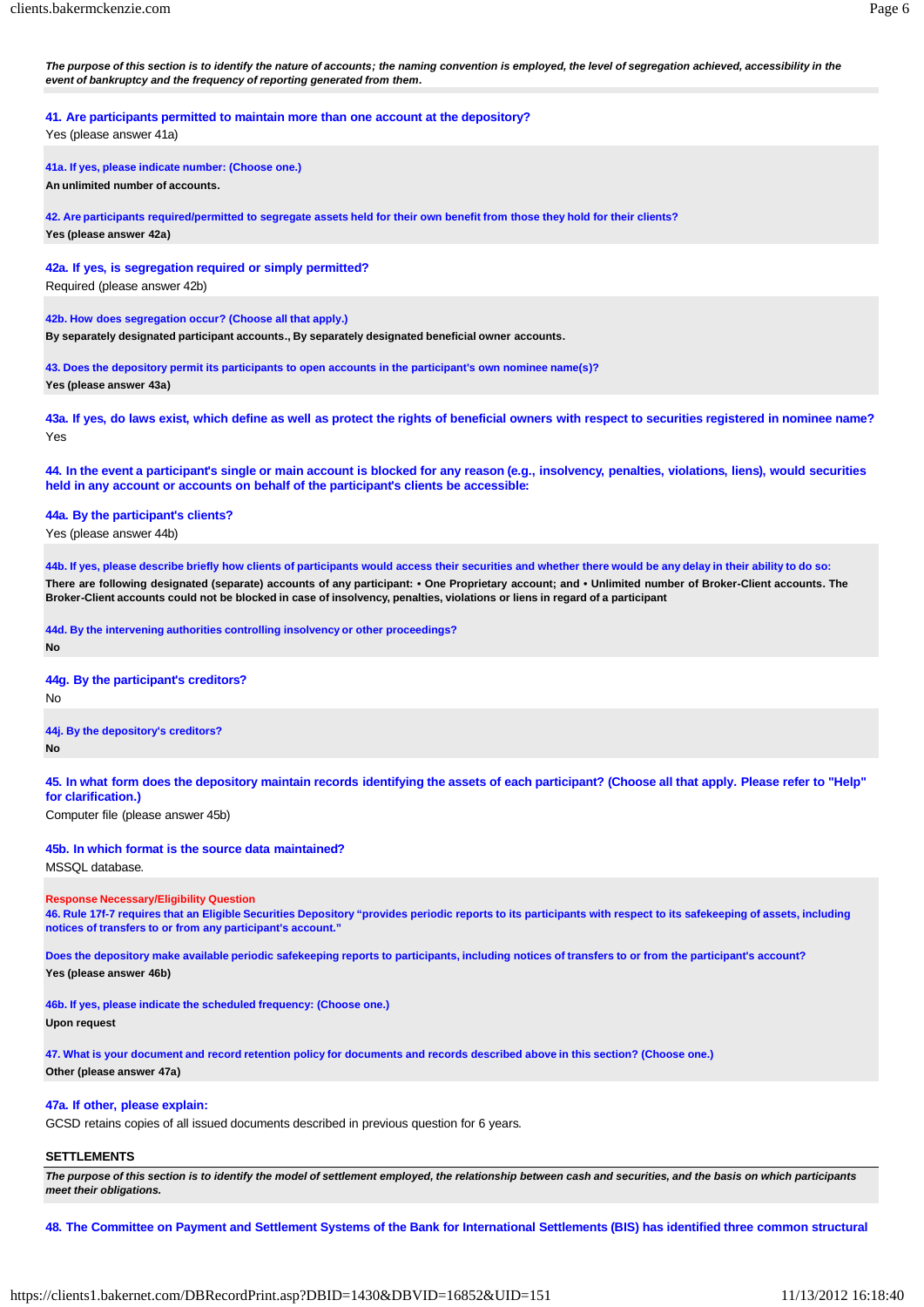# **48a. Please briefly describe your settlement process, including how your settlement procedures may vary from the model chosen above (and as described below in the Help section)?**

**The above model takes place between so called Trading Accounts of participants. Upon such settlement balances left at the Securities and Cash Trading Accounts (net amounts of securities and funds) are simultaneously transferred to respective Safekeeping Accounts of participants.** *Question 48 Help:*

*Model 1 - Gross, Simultaneous Settlements of Securities and Funds Transfers. These systems settle transfer instructions for both securities and funds*  simultaneously on a trade-by-trade (gross) basis, with final (irrevocable and unconditional) transfer of securities from the seller to the buyer (delivery) occurring at the same time as final transfer of funds from the buyer to the seller (payment). The securities settlement system maintains securities accounts *and funds accounts for participants. Transfer of securities and cash are made by book-entry.*

Model 2 - Gross Settlements of Securities Transfers Followed by Net Settlement of Funds Transfers. These systems settle securities transfer instructions on a trade-for-trade (gross) basis, with final transfer of securities from the seller to the buyer (delivery) occurring throughout the processing cycle, but settle *funds transfer instruction on a net basis, with final transfer of funds from the buyer to the seller (payment) occurring at the end of the processing cycle.*

*The securities settlement system maintains securities accounts for participants, but funds accounts are usually held by another entity (often a commercial bank or the central bank). Securities are transferred by book-entry, such transfer being final at the instant the entries are made on the securities settlment system's books. The corresponding funds transfers are irrevocable, but not final. During the processing cycle, the system calculates running balances of*  funds debits and credits, the balance being settled at the end of the processing cycle when the net debit and net credit positions are posted on the books of the commercial bank or central bank that maintains the funds accounts. Settlement of funds accounts may occur once a day or several times a day.

*Model 3 - Simultaneous Net Settlement of Securities and Funds Transfers. These systems settle transfer instructions for both securities and funds on a net* basis, with final transfer of both occurring at the end of the processing cycle. Settlement may occur once a day or several times a day. The securities *settlement system maintains securities accounts for participants. Funds accounts may be maintained by another entity, either a commercial bank or the central bank.*

*During a processing cycle, running balances of debits and credits to funds and securities accounts are calculated. All funds and securities transfers are* provisional until the end of the processing cycle, at which time book-entry transfer of securities take place. If and only if all participants have sufficient *balances of funds and securities, final transfers of the net securities balances and net funds balances are executed.*

# **49. Are the cash and security movements simultaneous?**

Yes

#### **OWNERSHIP OF SECURITIES**

The purpose of this section is to determine how ownership of securities is represented, the ways the depository maintains ownership or control of securities *held in the depository, and the extent to which ownership of assets held by the depository is separated from the proprietary assets of the depository.*

*This section also considers the process by which the ownership of securities is transferred in the depository and the existence of any liens or claims on the depository securities (such as a clearing lien) that would affect the ownership of depository securities.*

#### **50. How are depository eligible securities held by the depository?**

Securities in the depository are held in dematerialized form.

**51. If depository eligible securities are certificated, can depository eligible securities be held outside of the depository?** Not applicable

#### **52. If securities are dematerialized:**

**May dematerialized security positions be re-certificated and held outside the depository?** Not applicable

52d. If the securities held by the depository are recorded by book entry at the registrar, are the securities registered only to the depository, with **the depository providing the function of recording ownership on a centralized basis for the market? (Choose all that apply.)** No (please answer 52g)

**52g. If the securities held with the depository are recorded by book-entry at the registrar but are not registered exclusively to the depository, may they be registered to:**

#### **The beneficial owner, A nominee**

52i. If the securities held with the depository are recorded by book-entry at the registrar, what are the control features at the registrar for transfer of registrar **positions to and from the depository (e.g., authentication procedures, reconciliation, confirmation of position at registrar)? Please describe: Authentication procedures, reconciliation and confirmation of position at registrar.**

#### **Response Necessary/Eligibility Question**

53. Rule 17f-7 requires that an Eligible Securities Depository "maintains records that identify the assets of each participant and segregate the system's own **assets from the assets of participants."**

Does the depository maintain records that identify the assets of each participant and segregate the system's own assets from the assets of participants? **Yes**

**54. Does the law protect participant assets from claims and liabilities of the depository? Other (please answer 54a)**

## **54a. If other, please explain:**